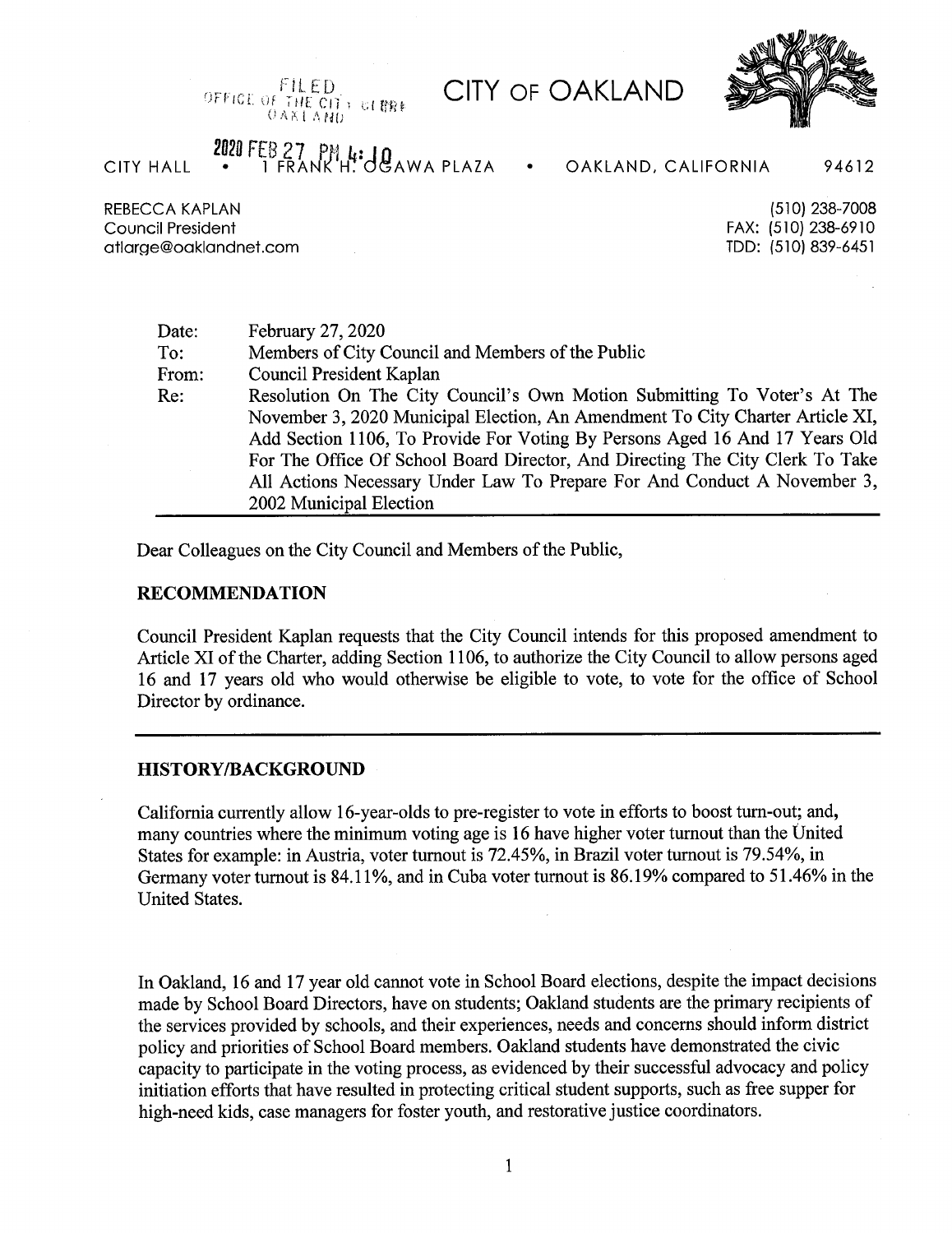



CITY HALL . 1 FRANK H. OGAWA PLAZA . OAKLAND, CALIFORNIA 94612

REBECCA KAPLAN Council President [atlarge@oaklandnet.com](mailto:atlarge@oaklandnet.com)

(510) 238-7008 FAX: (510)238-6910 TDD: (510) 839-6451

Oakland students receive Hundreds ofinstruction hours on the centrality of democracy and the importance of civic engagement and this will be an opportunity to put these lessons into practice and integrate the students' real voting responsibility into the learning process and their educational experience; seeing the value of young adults participating in school board elections, 70.31% of voters in the neighboring city of Berkeley voted to allow persons aged 16 and 17 years old who would otherwise be eligible to vote, to vote for the office of School Director.

### **ACTION REQUESTED OF THE CITY COUNCIL**

The Council President and City Council Pass A Motion Submitting To Voter's At The November 3, 2020 Municipal Election, An Amendment To City Charter Article XI, Add Section 1106, To Provide For Voting By Persons Aged 16 And 17 Years Old For The Office Of School Board Director, And Directing The City Clerk To Take All Actions Necessary Under Law To Prepare For And Conduct A November 3, 2002 Municipal Election, please contact: Desmond Jeffries at (510)238-7082 or [DJeffries@oaklandca.gov](mailto:DJeffries@oaklandca.gov).

Sincerely,

<u> fldevalegten,</u>

Rebecca Kaplan Oakland City Council President

City Council February 27, 2020 Item: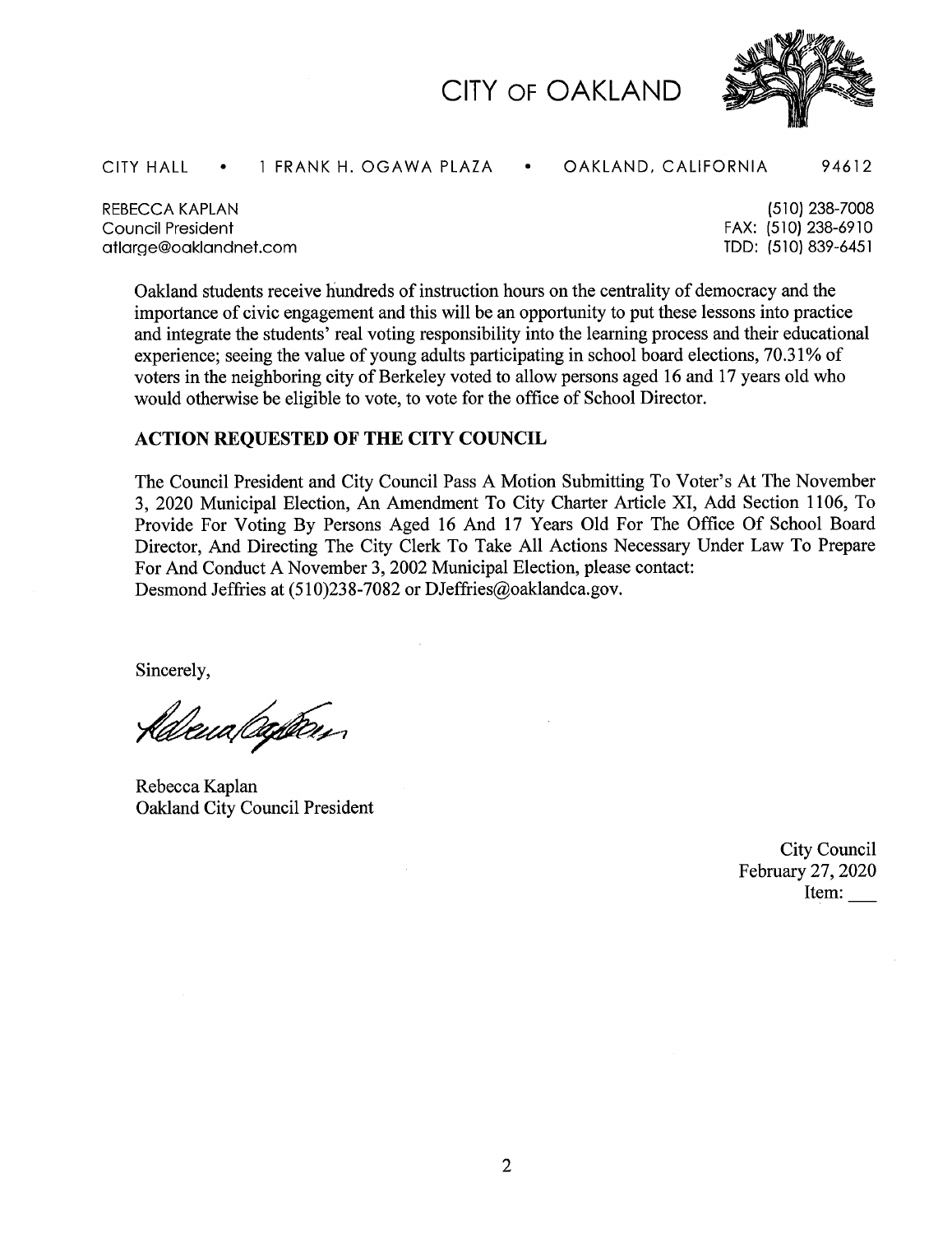Approved as to Form and Legality

City Attorney's Office

OFFICI; OF THE EQ. (1994) **DRAFT**  $\cup$  le $\tilde{\mathcal{E}}$ 

**2I»** FEB **27.** PHI,: **3\***

# **OAKLAND CITY COUNCIL**

**RESOLUTION NO. C.M.S.**

**INTRODUCED BY COUNCIL PRESIDENT KAPLAN**

**RESOLUTION ON THE CITY COUNCIL'S OWN MOTION SUBMITTING TO THE VOTERS AT THE NOVEMBER 3, 2020 GENERAL MUNICIPAL ELECTION, AN AMENDMENT TO ARTICLE XI (ELECTIONS) OF THE CHARTER OF THE CITY OF OAKLAND TO ADD SECTION 1106 TO PROVIDE FOR VOTING BY PERSONS AGED 16 AND ABOVE FOR THE OFFICE OF SCHOOL BOARD DIRECTOR ON THE OAKLAND UNIFIED SCHOOL DISTRICT BOARD, AND DIRECTING THE CITY CLERK TO TAKE ALL ACTIONS NECESSARY UNDER LAW TO SUBMIT THIS ITEM TO THE NOVEMBER 3, 2020 GENERAL ELECTION**

**WHEREAS,** research published in the American Political Science review suggests that younger first time voters are more likely to become habitual voters, more likely to become life-long voters, strengthen participation in our democracy, and makes their parents more likely to vote as well; and

**WHEREAS,** California currently allows 16-year-olds to pre-register to vote in efforts to boost turn-out; and

**WHEREAS,** many countries where the minimum voting age is 16 have higher voter turnout than the United States for example: in Austria, voter turnout is 72.45%, in Brazil voter turnout is 79.54%, in Germany voter turnout is 84.11%, and in Cuba voter turnout is 86.19% compared to 51.46% in the United States; and

**WHEREAS,** at age 16, young people in California can drive, work without restrictions, and pay taxes on their employment, as well as take care of their siblings, translate for their parents, and contribute to the family income; and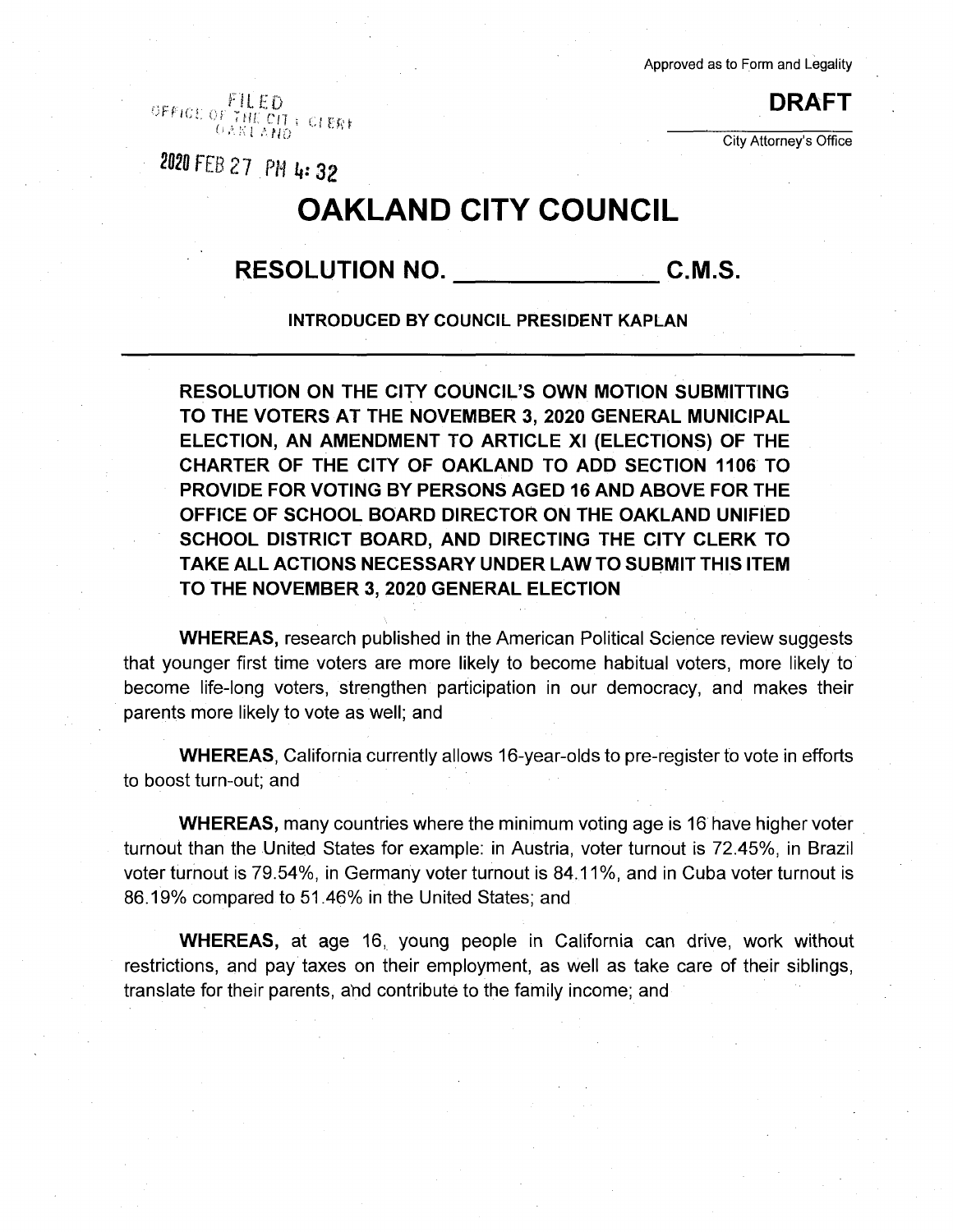**WHEREAS,** youth under the age of 18 are making vital contributions to society every day, including leading with solutions and bold action on global climate change, gun violence, and improving their schools; and

**WHEREAS,** the Oakland Unified School District Board is comprised of seven (7) School Board Directors who are elected by Oakland voters in the City's municipal general election held in November in even years; and

**WHEREAS,** in Oakland, the voters must be 18 years of age to vote in School Board elections, therefore, 16 and 17 year olds cannot vote for School Board Directors despite the impact decisions made by School Board Directors have on students; and

**WHEREAS,** Oakland students are the primary recipients of the services provided by schools, and their experiences, needs and concerns should inform district policy and priorities of School Board members; and

**WHEREAS,** Oakland students have demonstrated the civic capacity to participate in the voting process, as evidenced by their successful advocacy and policy initiation efforts that have resulted in protecting critical student supports, such as free supper for high-need kids, case managers for foster youth, and restorative justice coordinators; and

**WHEREAS,** Oakland students receive hundreds of instruction hours on the centrality of democracy and the importance of civic engagement and this will be an opportunity to put these lessons into practice and integrate the students' real voting responsibility into the learning process and their educational experience; and

**WHEREAS,** seeing the value of young adults participating in school board elections, in 2016 70.31% of voters in the neighboring city of Berkeley voted to allow persons aged 16 and 17 years old who are otherwise eligible to vote under state law, to vote for school board members; and

**WHEREAS,** the Oakland City Council has elected to submit to the voters at the November 3, 2020 election, a measure to add Section 1106, to Article XI of the Oakland Charter to allow persons who are 16 years old and above to vote for the office of Oakland Unified School Board Director; now, therefore be it

**RESOLVED:** That the Oakland City Council finds and determines the foregoing recitals are true and correct and hereby adopts and incorporates them into this Resolution; and be it

**FURTHER RESOLVED:** That the City Council intends for this proposed amendment to Article XI of the Charter to authorize the City Council to, by adoption of an ordinance, allow persons aged 16 and 17 years old, who are otherwise eligible to vote under state law, to vote for the office of School Board Director; and be it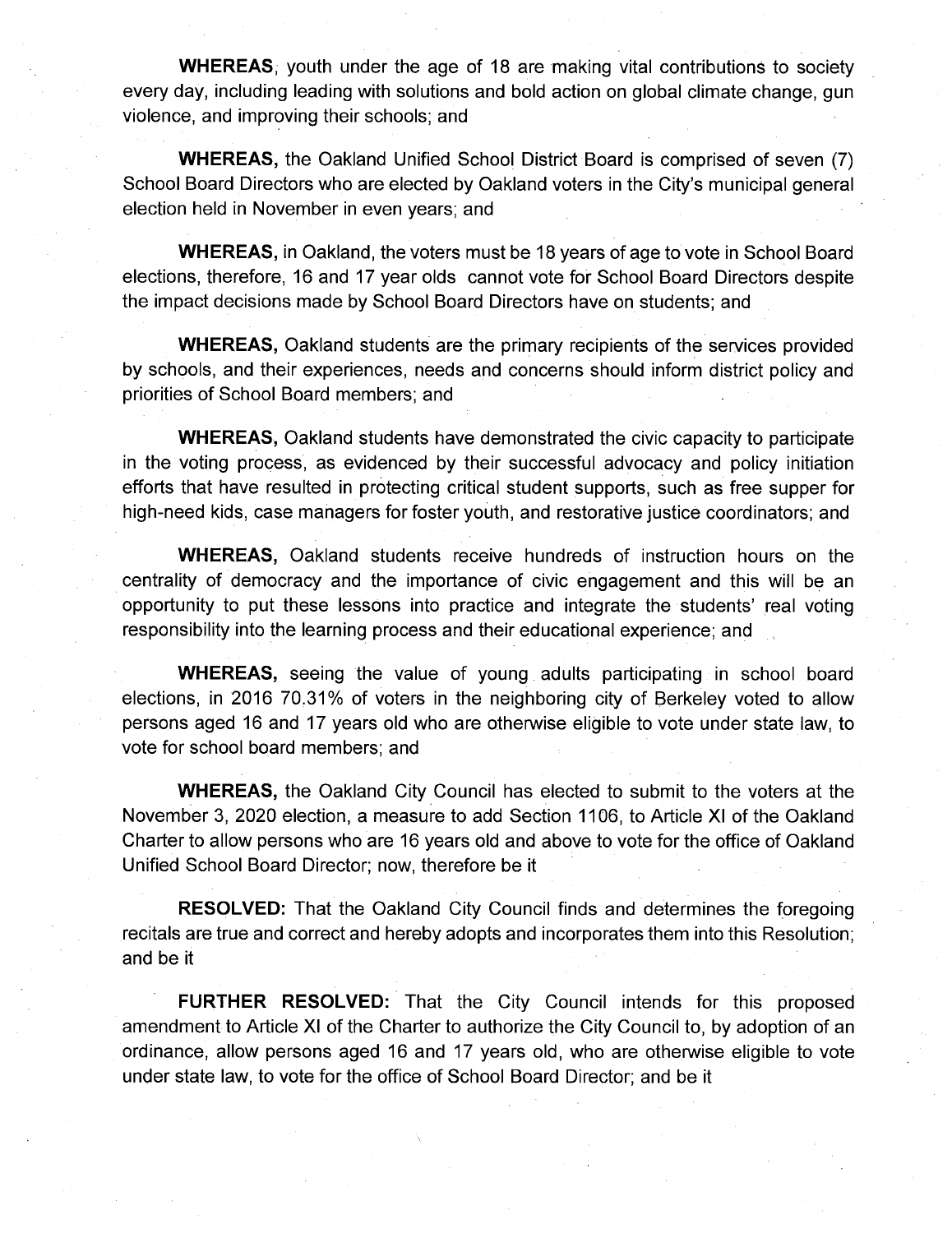**FURTHER RESOLVED:** That the City Charter is hereby amended, to add, delete, or modify sections as set forth below (section numbers and titles are indicated in capitalized **bold type;** additions are indicated by underscoring, deletions are indicated by strike-through type; portions of the provisions not cited or not shown in underscoring or strike-through type are not changed); and be it

**FURTHER RESOLVED:** That the proposed Charter Amendment text shall\_.be added as follows:

**Section 1106. Youth Voting In School Board Elections.** Notwithstanding anything to the contrary in this Charter, the City Council may, by adoption of an ordinance, authorize persons aged 16 and above, who are otherwise eligible to vote under state law, to vote for the office of School Board Director.

**FURTHER RESOLVED:** That each ballot used at said election shall have printed therein, in addition to any other matter required by law, the following:

## **PROPOSED CHARTER AMENDMENT MEASURE**

**Measure**\_\_\_\_**. Shall a measure amending the City of Oakland Charter to authorize the City Council, by adoption of an ordinance, to authorize persons aged 16 and above, who are otherwise eligible to vote under state and local law, to vote for the office of School Board Director, be adopted? YES NO**

;and be it

**FURTHER RESOLVED:** That the City Council hereby authorizes and directs the City Clerk of the City Of Oakland (the "City Clerk") at least 88 days prior to November 3, 2020 General Election, to file with Alameda County certified copies of this resolution; and be it

**FURTHER RESOLVED:** That the City Council does hereby request that the Board of Supervisors of Alameda County include on the ballots and sample ballots recitals and measure language to be voted on by the voters of the qualified electors of the City of Oakland; and be it